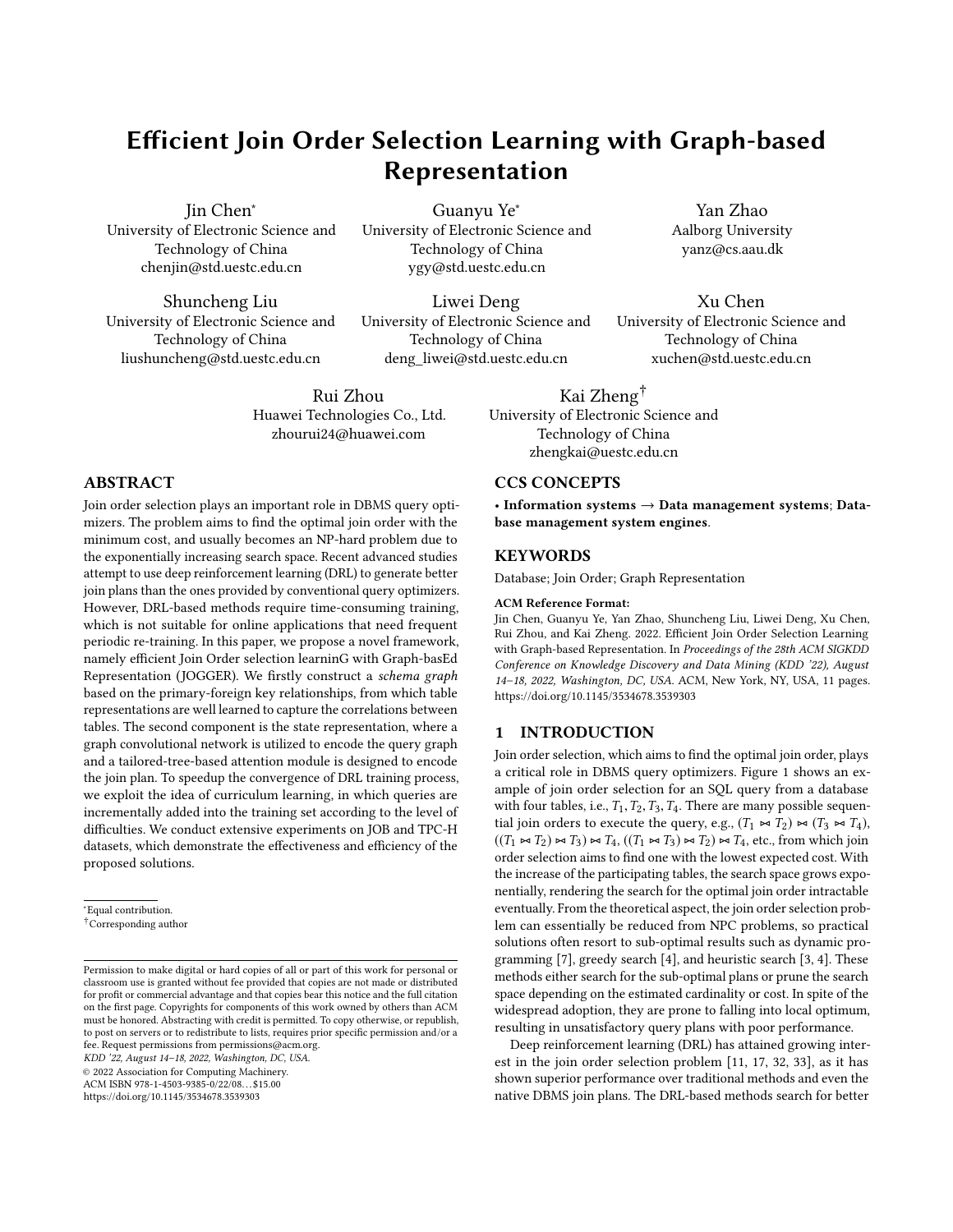<span id="page-1-0"></span>

Figure 1: Example of Join Order Selection for An SQL Query

query plans relying on previous tried episodes and the long-term benefit rather than the immediate reward of the current sub-plan. By incorporating deep learning, DRL allows agents to make decisions without manual engineering of the state space. However, one major barrier that prevents the DRL-based methods from being practically adopted is the inefficiency of the model learning, due to the following two reasons.

- "Deep". To enhance the expressiveness of state representations, deep neural networks are introduced to encode the numerous join plans and queries. However, the utilization of deep neural networks introduces a large number of parameters for complex computations, which is especially much more than the number of training queries in public benchmark dataset. Such large-scale networks are also prone to overfitting during the training process, which would lead to poor performance on test data.
- "Reinforcement Learning (RL)". During the learning process of DRL, the experience replay mechanism is employed to update model parameters, where uniform sampling is adopted to sample training data. A common strategy, prioritized experience replay [\[25\]](#page-8-7), is utilized for selecting more challenging samples. Despite the fact that the prioritized experience replay mitigates the issue caused by breaking the links of consecutive samples, it is still hard to maintain a stable training process. The reason lies in that deep neural networks are very sensitive to parameter changes. The training queries and their sub-join plans are dislocated in the experience memory with varying rewards, so the model parameters can change significantly during the training process. It has a negative impact on the convergence process, which often leads to poor join order selections.

To tackle the inefficiency issue of DRL-based methods, we propose a novel framework, efficient Join Order selection LearninG with Graph-basEd Representation (JOGGER). An intuitive idea to address the inefficiency is to reduce the parameters of the deep neural networks without harming the expressiveness of state representations, which is a key component of DRL. To this end, our framework contains two graph-based components to learn the informative representations with fewer parameters. The first component is table representation learning, where the correlations between tables would be well captured. We construct a schema graph based on the primary-foreign key relationships from the native database and then utilize the DeepWalk [\[22\]](#page-8-8) algorithm to learn table representations. Compared with the simple concatenation of column embeddings in previous studies, these learned table representations capture the correlations between tables and include more semantic information of joins. The second component for state representations utilizes a graph convolutional network to encode queries and contains a tailored-tree-based attention module to represent the join plans. Both components have relatively small-scale networks with fewer parameters, of which the training is highly efficient. In

addition, with the aid of the two components, we vectorize the state embedding with rich information of correlations between tables.

In order to further speed up the convergence of DRL, we integrate curriculum learning into the training process, where the training data gradually shifts from easy to more difficult samples. The difficulty level of the curricula is determined by the number of participating tables in the query, since a larger number of tables indicates a larger search space.

Our main contributions are summarized as follows:

- We construct a schema graph to extract the correlations between tables from the native primary-foreign key information and learn the expressive representations of tables, where the global joinable information is encoded and strong connections between tables are captured.
- We design a tailored-tree-based attention method to encode the sequential join structures for (sub) join plans, i.e., forests with binary trees. Compared with Tree-LSTM [\[32\]](#page-8-5), our method has fewer parameters and further mitigates the overfitting problem.
- We adopt a curriculum learning strategy to link the number of participating tables in the query to the difficulty level of learning these samples. Samples are fed to the model at an ascending level of difficulties to achieve a more stable learning process.
- We conduct extensive experiments using the public JOB and TPC-H datasets, which demonstrate the effectiveness and efficiency of the proposed methods.

### 2 PRELIMINARIES

#### 2.1 Preliminary Concepts

DEFINITION 1 (JOIN PLAN). A join plan (i.e., join order),  $p<sup>q</sup>$ , is a<br>pary tree where each inner node corresponds to a join predicate of binary tree, where each inner node corresponds to a join predicate of the given query q, and each leaf node represents a candidate joinable table. Each query plan  $p^q$  comes with a certain cost, denoted by  $c(p^q)$ ,<br>computed by a cost function or a cost model computed by a cost function or a cost model.

In the rest of the paper, we will use the terms join plan, and join order interchangeably, whenever the context is clear. We use  $P<sup>q</sup>$  to denote the set all possible join plans for a denote the set all possible join plans for q.

DEFINITION 2 (JOIN ORDER SELECTION). Given an SQL query q, the join order selection problem is to find a query plan  $p_{opt}^q$  that achieves the lowest cost, i.e.,  $\forall p_i^q \in P^q(c(p_i^q) \geq c(p_{opt}^q)).$ 

# 2.2 DRL-based Join Order Selection

The deep reinforcement learning (DRL) has been exploited to the join order selection, usually consisting of the following components: - Agent: the DBMS optimizer that aims to find the optimal join plan from previous trials, interacting with the environment by taking actions to change states and being rewarded. - Environment: the DBMS, e.g., PostgreSQL, which provides the reward after agent taking a certain action. - State: join plans with partial tables or all tables, where the immediate states refer to join plans with partial tables in a query and the terminal state is the join plan with all participating tables. - Action: joins referring to which two tables can be joined, where the action space changes for different queries and states. - Reward: the cost from query planner of a DBMS. The agent (optimizer) attempts to maximize the cumulative reward until the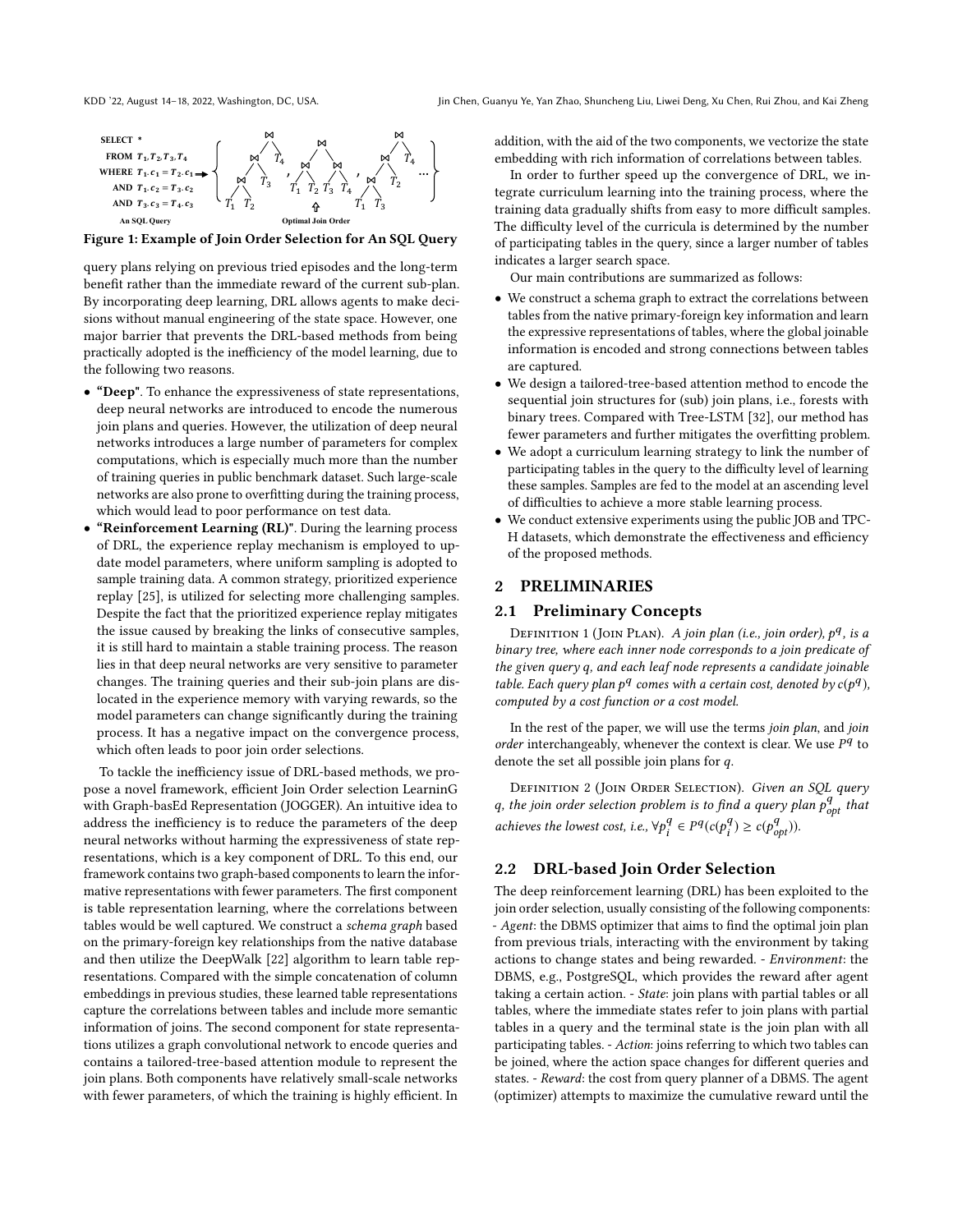<span id="page-2-0"></span>

end of the episode by learning from previous trials. In this work, we use the cost from the query planner of a DBMS to denote the reward, which is an estimate of the actual execution time for a join plan and can be efficiently acquired from the DBMS.

It is worth to mention that another important concern related to our framework design is the learning strategy selection in DRL. Two main strategies, value-based (e.g., Q-learning) and policy-based (e.g., policy gradient) methods, have been exploited into the join order selection problem [\[17,](#page-8-4) [32\]](#page-8-5). In particular, Q-learning saves a Qtable, where each state is recorded with its maximum Q-value, while the policy-based method attempts to learn a policy to maximize the expected cumulative reward. Considering that the value-based strategy can scale better in the discrete action space which is the case in our problem, we adopt deep Q-learning strategy here.

#### 3 FRAMEWORK AND METHODOLOGY

We propose a framework, namely efficient Join Order selection learninG with Graph-basEd Representation (JOGGER), to find the optimal join plan. We first give an overview of the framework and then provide specifics on each component in the framework.

#### 3.1 Framework

The JOGGER framework is comprised of four components: column representation learning, table representation learning, state representation learning, and Q-learning, as shown in Figure [2.](#page-2-0)

- (1) Column Representation Learning. The column representations are incorporated with the representations of column identity and the vectorized predicates (i.e., join and selection).
- (2) Table Representation Learning. Considering that it is helpful to estimate the cost (i.e., the reward in DRL-based join order selection) accurately by capturing the correlations between tables, we construct a schema graph based on primary-foreign key relationships to capture the correlations between tables, from which table representations are learned.
- (3) State Representation Learning. The state representation is modeled by the concatenation of the query representation and

the current join plan representation, where the query representation is learned by a Graph Convolutional Network based on a query graph and the current join plan representation is learned by a tailored-tree-based attention model based on a join forest.

(4) Q-learning. We follow previous strategies [\[11,](#page-8-3) [32\]](#page-8-5) that maintain a pool to save the experience and learn the join order selection under a huge search space, where a curriculum-learningbased optimization strategy is proposed to accelerate the training process by ranking the training queries from easy to hard.

# <span id="page-2-1"></span>3.2 Column representation Learning

The key to DRL-based join order selection is the value estimation of the intermediate/terminal state, where a regression model is learned to update model parameters. The representation of a state generally includes the query and join sub-plan representations, which rely on column and table representations. We first introduce the column representation in detail in this section.

Given a query  $q$ , there are two types of predicates related to the columns: join and selection. The join predicate decides which two columns of the joining tables are connected. The selection predicate decides the selectivity, i.e., how many tuples in a table are selected after the predicates, and then participates in the join. Thus, we consider both join and selection into the column representation.

We concatenate the representations of join and selection predicates as well as the embedding of the column identity (ID) as the final column representation. Specifically, for the representation of the selection predicate, we take the selectivity into account, which represents the percentage of rows having the same value as the indexed column. Since the selectivity is a continuous value, a discretization strategy is adopted here to generate a feature vector. The selectivity is discretized into three partitions with the same width. In this way, each column has a vector  $z_c \in \mathbb{R}^4$  to represent the ion and calection products. The embedding of column identity join and selection predicates. The embedding of column identity,  $e_c$ , is obtained from the embedding matrix  $M_E \in \mathbb{R}^{M \times D}$ , where M<br>denotes the number of all columns in the database and D denotes denotes the number of all columns in the database and D denotes the number of dimensions. The whole column representation  $E_c$  is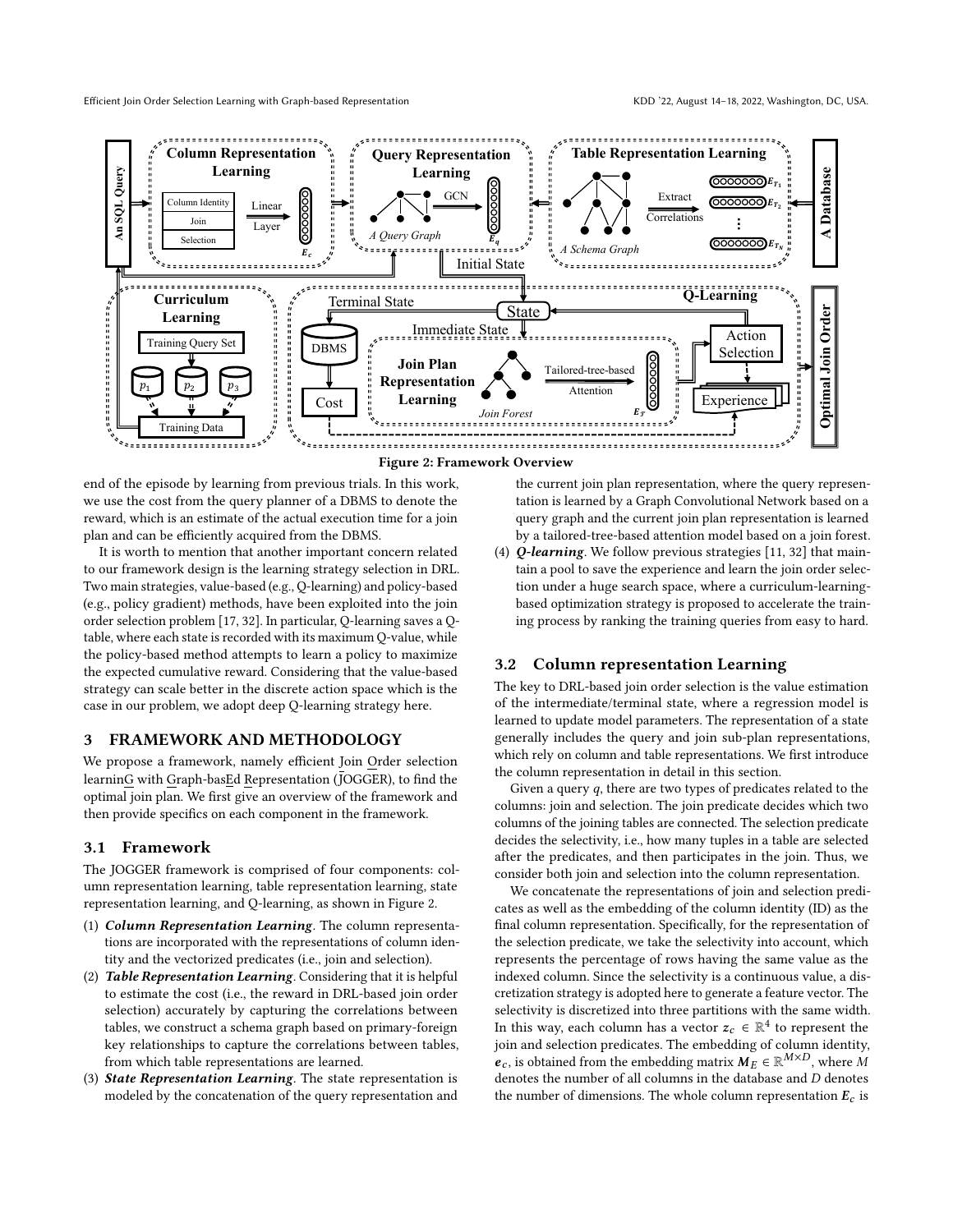KDD '22, August 14-18, 2022, Washington, DC, USA. Jin Chen, Guanyu Ye, Yan Zhao, Shuncheng Liu, Liwei Deng, Xu Chen, Rui Zhou, and Kai Zheng

#### Algorithm 1: CTRL

<span id="page-3-0"></span>Input: A database

- <span id="page-3-2"></span>Output: Table representations
- 1 Build a schema graph  $S = (V^T, E^T)$  based on the<br>primary-foreign key relationships:  $\lim_{n \to \infty} \frac{1}{n}$  a structure  $S^{n}$  or  $\frac{1}{n}$  or  $\frac{1}{n}$  or  $\frac{1}{n}$  or  $\frac{1}{n}$  or  $\frac{1}{n}$  or  $\frac{1}{n}$  or  $\frac{1}{n}$  or  $\frac{1}{n}$  or  $\frac{1}{n}$  or  $\frac{1}{n}$  or  $\frac{1}{n}$  or  $\frac{1}{n}$  or  $\frac{1}{n}$  or  $\frac{1}{n}$
- <span id="page-3-3"></span><sup>2</sup> repeat
- 3 Uniformly select a node  $T_i$  from  $S$ ;<br>4 Perform Random Walks on  $T_i$  and co
- Perform Random Walks on  $T_i$  and collect the sequence  $L$ ;
- <span id="page-3-4"></span><sup>5</sup> until reach the number of trails;
- <span id="page-3-5"></span><sup>6</sup> Perform Skip-gram algorithm and use an average pooling layer to get the representation  $E_T$  of each table node;

calculated by two linear layers:

$$
\boldsymbol{E}_c = (\boldsymbol{z}_c \cdot \boldsymbol{W}^{L_0} \oplus \boldsymbol{e}_c) \cdot \boldsymbol{W}^{L_1},
$$

where  $W^{L_0} \in \mathbb{R}^{4 \times D}$  denotes the linear layer to translate the predicate information into a continuous vector,  $W^{L_1} \in \mathbb{R}^{2D \times D}$  is another linear layer to integrate the column identity, and ⊕ denotes the concatenation of two vectors. Here, the embedding matrix  $M_E$ , and the linear layers  $W^{L_0}$  and  $W^{L_1}$  are model parameters to learn.

#### 3.3 Table Representation Learning

Although the existing models (e.g., DQ [\[11\]](#page-8-3) and RTOS [\[32\]](#page-8-5)) model the representations of tables as those of their inclusive columns, they fail to capture correlations between tables, which imply important semantic information for joins. Inspired by Fauce [\[15\]](#page-8-9), which captures correlations between tables through exploring the possible links, we design a Correlation-based Table Representation Learning (CTRL) method to extract the correlations between tables with two important steps:

Schema Graph Construction. Intuitively, a database schema, which describes both the organization of data and the relationships between tables, contains the primary-foreign key relationships between tables. Thus, we construct a schema graph to model the correlations between tables. Specifically, a schema graph  $S = (V^T, E^T)$ <br>is an undirected graph, where  $V^T = (T, T_0, T_1)$  denotes a set  $\frac{1}{2}$  is an undirected graph, where  $V^T = \{T_1, T_2, ..., T_N\}$  denotes a set<br>of nodes consisting of N tables and  $F^T$  denotes a set of edges of nodes consisting of N tables, and  $E<sup>T</sup>$  denotes a set of edges<br>connecting table nodes that have foreign key relationships connecting table nodes that have foreign key relationships.

Table Representation Learning based on Schema Graph. After constructing the schema graph, we are able to learn the table representations by the DeepWalk [\[22\]](#page-8-8) algorithm, which utilizes the graph structure to learn the representations of nodes without any labels. Specifically, the DeepWalk algorithm includes the random walk and sequence update procedures. First, DeepWalk randomly samples a node  $T_i$  as the start of the walk from the schema graph and randomly chooses a neighbour to move on. The random walk is done until the maximum length of the walk is reached. After many trials, we obtain multiple sequences with table nodes as elements. Second, the node representations are learned according to the sampled random walks. The language model, Skip-Gram [\[18\]](#page-8-10), is utilized here to learn the node representations since the walks have the same structure as the texts. Based on all of the previous observed nodes in the random walk, Skip-Gram aims to maximize the likelihood of observing the next nodes to learn a preliminary representation  $E_T^0$  of each table.

<span id="page-3-1"></span>

For a table  $T$  with  $n$  columns, the final table representation is computed with an *average pooling* layer by considering  $E_T^0$  and column representations of  $T$  as follows:

$$
E_T = \text{AvgPool}([\boldsymbol{E}_T^0, \boldsymbol{E}_{T,c_1}, \boldsymbol{E}_{T,c_2}, ..., \boldsymbol{E}_{T,c_n}]),
$$

where  $E_{T, c_i}$  denotes the representation of the *i*-th column in table  $T$  which is colculated in Section 3.2. The table representations  $T$ , which is calculated in Section [3.2.](#page-2-1) The table representations are summarized in the matrix  $M_T \in \mathbb{R}^{N \times D}$ , where D denotes the number of tables in the database number of dimension, and  $N$  is the number of tables in the database. The *i*-th column in  $M_T$  denotes the representation of the table  $T_i$ .<br>The overview of the whole CTPL process is detailed in Algorithm 1. The overview of the whole CTRL process is detailed in Algorithm [1.](#page-3-0) More description can be attached in the Appendix.

#### 3.4 State Representation Learning

The value estimation of the state in DRL affects the learning performance, where a function, usually a multi-layer perception, is utilized to map the state representation to the value. Thus, an informative representation of the state may improve the estimation accuracy. In join order selection problems, the state often includes the target query q and the current join forest  $\mathcal T$  containing a set of current join plans. The final representation of the state is modeled by the concatenation of two components, i.e.,  $E_q \oplus E_{\mathcal{T}}$ . Figure [3](#page-3-1) shows the details for state representation learning, which includes query representation learning and join plan representation learning.

3.4.1 Query Representation Learning. We encode the participating tables and their links into the query representation. To do so, we first construct a query graph.

DEFINITION 3 (QUERY GRAPH). Given a query q, the query graph is denoted as an undirected graph  $\mathcal{J} = (V^q, E^q)$ , where  $V^q$  is a set of<br>nodes denoting the participating tables  $\{T, T_2, \ldots, T_N\}$  in the query nodes denoting the participating tables  $\{T_1, T_2, ..., T_N\}$  in the query<br>and  $F_g$  is a set of edges connecting joinable tables and  $E<sup>q</sup>$  is a set of edges connecting joinable tables.

We represent the query graph  $\mathcal J$  with a symmetry adjacent matrix  $M_A \in \mathbb{R}^{N \times N}$ , where N denotes the number of the tables in the distance of the tables  $T$ , and  $T$  are joined in the given query the the database. If the tables  $T_i$  and  $T_j$  are joined in the given query, the element of the  $i$ -th ( $j$ -th) row and  $j$ -th ( $i$ -th) column in the matrix is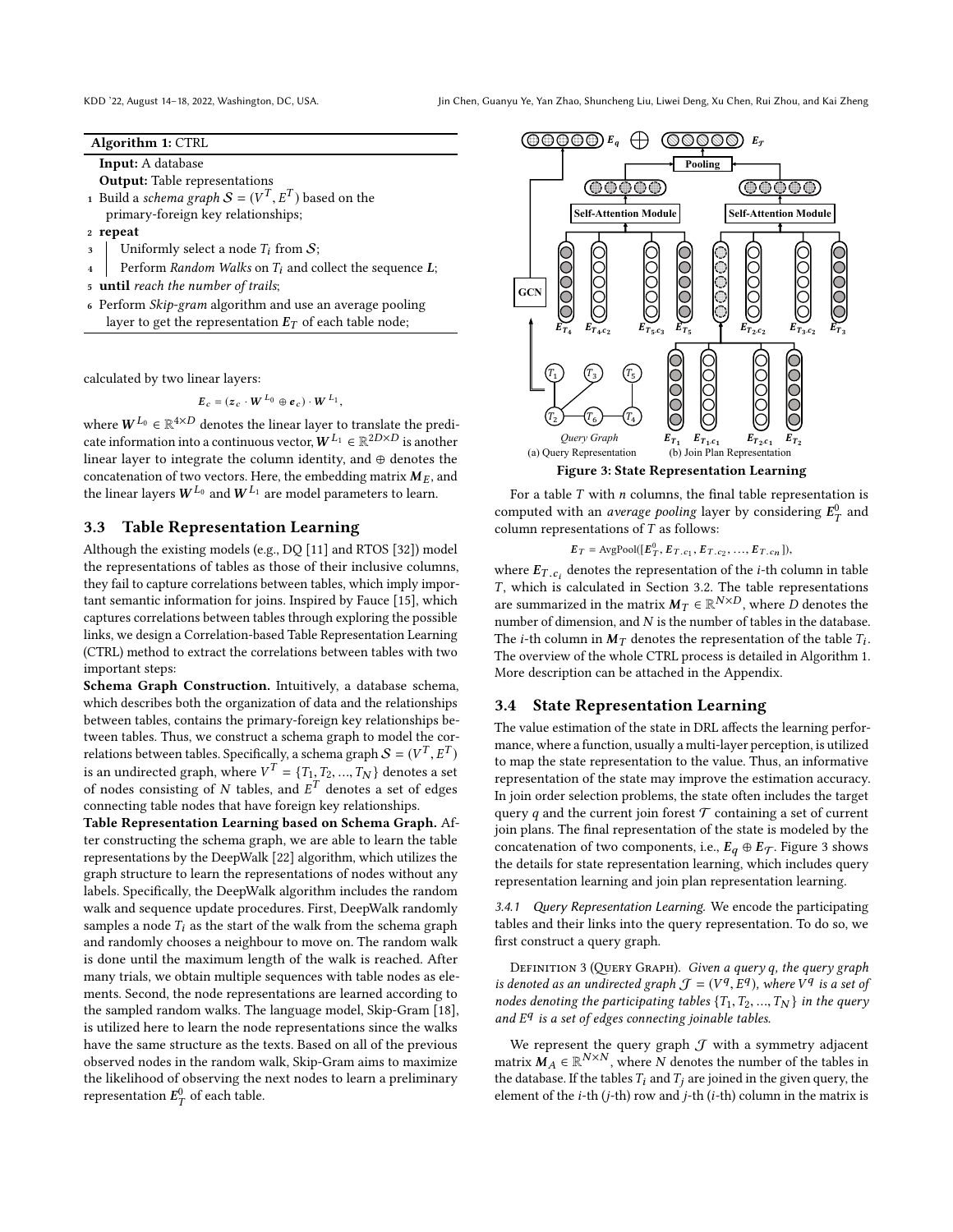denoted with 1, otherwise, it is 0. Previous studies [\[11,](#page-8-3) [32\]](#page-8-5) flatten the adjacent matrix to represent the query. However, the symmetry adjacent matrix just captures the link information but ignores the node information. To this end, we apply a more expressive graphbased network [\[10\]](#page-8-11) to capture the structure, as shown in Figure [3\(](#page-3-1)a). In particular, we apply two-layer graph convolutional networks, the outputs of which are as follows:

$$
H^{(2)} = f(H^{(1)}, M_A)
$$
  
\n
$$
H^{(1)} = f(H^{(0)}, M_A) = f(M_T, M_A),
$$
\n(1)

where the function  $f(\cdot)$  denotes a layer-wise propagation rule:  $f(H^{(l)}, M_A) = \sigma(M_A H^{(l)}W^{(l)} + b^{(l)})$ . Next,  $W^{(l)} \in \mathbb{R}^{D \times D}$  is the matrix for the *l* th lever and  $h^{(l)} \in \mathbb{R}^D$  is the bise. The weight matrix for the *l*-th layer, and  $\mathbf{b}^{(l)} \in \mathbb{R}^D$  is the bias. The weight matrix and the bias are the model parameters to learn  $\sigma(\cdot)$ weight matrix and the bias are the model parameters to learn.  $\sigma(\cdot)$ is the non-linear activate function (e.g., sigmoid, ReLU, and tanh). Once we get the output  $H^{(2)}$  after the graph convolutional networks, the representation of the query  $E_q \in \mathbb{R}^D$  is obtained through the average pooling over  $H^{(2)}$  $H^{(2)}$  $H^{(2)}$ , shown in Equation (2).

<span id="page-4-0"></span>
$$
E_q = \text{AvgPool}(H^{(2)})\tag{2}
$$

To sum up, we adopt the graph convolutional networks to vectorize the target query according to the query graph, which embeds both table and link information of queries.

3.4.2 Join Plan Representation Learning. Another important component of the current state is the join plan after selecting the latest action. The join plan during the generation follows a forest structure, called join forest, indicating sequential information of the join order. We first define the join forest in the following.

DEFINITION 4 (JOIN FOREST). Given a join plan and a set of selected joins, a join forest is denoted as an undirected acyclic graph  $\mathcal T$  containing one or more join trees, in which the leaf nodes are the tables. The non-leaf nodes denote the join connections, whose left and right children represent the detailed join conditions. Each tree denotes a sub-join plan for the given join plan and the whole forest denotes the join plan.

The join trees are the basic components of the forest, and sequential information from the bottom to the top implies the join order. To capture the sequential information under tree structures, several tree-based LSTM models [\[12,](#page-8-12) [27,](#page-8-13) [35\]](#page-8-14) have been proposed. However, these models cannot perform efficiently due to the huge number of parameters and complex calculations. Thus, we propose to design a light-weight model for learning join plan representations. Inspired by the success of RTOS [\[32\]](#page-8-5), a Tree-LSTM model, for encoding immediate join plans, we propose a tailored-tree-based attention model with fewer parameters, where tailored trees are used to denote immediate join plans by their nodes and reflect the join conditions by their columns. We further design an attention mechanism on top of the tailored trees to effectively and efficiently encode the immediate join plans.

Figure [3\(](#page-3-1)b) shows an example of learning representations for join plans. We firstly obtain the representation of each join tree  $t$ in the join forest and then encode the join forest by the average pooling operator as follows:

$$
E_{\mathcal{T}} = \text{AvgPool}([\mathbf{o}_{t_1}; \mathbf{o}_{t_2}; \dots]), \tag{3}
$$

where  $o_{t_i}$  denotes the representation of the *i*-th join tree  $t_i$  in the ioin forget  $T$ . We use the join forget representation  $F_{\sigma}$  to denote join forest  $\mathcal T$ . We use the join forest representation  $E_{\mathcal T}$  to denote the join plan representation.

To encode each join tree, we design a Join Tree Representation (JTR) algorithm with a join tree  $t$  as input, as detailed in Algorithm [2.](#page-4-1) Benefiting from the tree structures, we encode the join tree recursively. There are two types of nodes in the join tree. (1) If the root node of the current tree  $t$  is a leaf, which corresponds to table  $T$ , we represent the node with the table representation, i.e.,  $o_t \leftarrow E_T$  (lines [1](#page-4-2)[–2\)](#page-4-3). (2) If the node is not a leaf, which actually indicates a join, we represent the node with the join information, including the left and right join conditions (lines [4–](#page-4-4)[7\)](#page-4-5). The tailored trees and a self-attention mechanism are integrated to represent the non-leaf nodes (lines [8–](#page-4-6)[9\)](#page-4-7).

Specifically, the input of the self-attention module contains the representations of two nodes,  $E_{n_L}$  and  $E_{n_R}$ , and the joined columns,<br> $E_{n_R}$  and  $E_{n_R}$  where  $n_L$  and  $n_S$  denote the left and right tables  $\vec{E}_{c_L}$  and  $\vec{E}_{c_R}$ , where  $n_L$  and  $n_R$  denote the left and right tables, respectively, and  $c_L$  and  $c_R$  denote the joined columns, respectively. The input is the formulated as  $E = [E_{n_L}; E_{c_L}; E_{c_R}; E_{n_R}]$  with a shape of  $(A, D)$ . The self attention mochanism has three parameters shape of  $(4, D)$ . The self-attention mechanism has three parameters to learn, i.e., the key matrix  $W^k \in \mathbb{R}^{D \times D}$ , the value matrix  $W^v \in$  $\mathbb{R}^{D\times D}$ , and the query matrix  $W^q\in \mathbb{R}^{D\times D}$ . The output of the selfattention module is formulated as:

$$
o_t = \text{softmax}(\frac{EW^k(EW^q)^\top}{\sqrt{D}})(EW^v)
$$
 (4)

This attention module indeed computes the importance weight of joined tables and joined columns, and then combines the inputs and the importance weight as the output.

<span id="page-4-4"></span><span id="page-4-3"></span><span id="page-4-2"></span><span id="page-4-1"></span>

| Algorithm 2: JTR                                                                         |  |  |  |  |
|------------------------------------------------------------------------------------------|--|--|--|--|
| <b>Input:</b> A join tree t, Attention model parameters                                  |  |  |  |  |
| $W = \{W^k, W^q, W^v\}$ , Dimension of representations                                   |  |  |  |  |
| D, Table representations $\{E_T\}$ , Column                                              |  |  |  |  |
| representations $\{E_c\}$                                                                |  |  |  |  |
| <b>Output:</b> Join tree representation $o_t$                                            |  |  |  |  |
| 1 <b>if</b> the root node <i>n</i> of t is a leaf <b>then</b>                            |  |  |  |  |
| $o_t \leftarrow E_T$ ; // T denotes the corresponding table<br>$\overline{2}$            |  |  |  |  |
| 3 else                                                                                   |  |  |  |  |
| $E_{n_L} \leftarrow \text{JTR}(t_{n_L}, W, D, \{E_T\}, \{E_c\})$ ;<br>$\overline{4}$     |  |  |  |  |
| // $t_{n_I}$ denotes a tree with the root node $n_L$                                     |  |  |  |  |
| $E_{n_p} \leftarrow \text{JTR}(t_{n_p}, W, D, \{E_T\}, \{E_c\});$<br>5                   |  |  |  |  |
| $E_{c_I} \leftarrow$ Left column representation;<br>6                                    |  |  |  |  |
| $E_{c_R} \leftarrow$ Right column representation;<br>7                                   |  |  |  |  |
| $E \leftarrow [E_{n_i}; E_{c_i}; E_{c_i}; E_{n_i}];$<br>8                                |  |  |  |  |
| $o_t \leftarrow \text{softmax}(\frac{E W^{k}(E W^{q})^{\top}}{\sqrt{D}})(E W^{v});$<br>9 |  |  |  |  |
| 10 end                                                                                   |  |  |  |  |

<span id="page-4-7"></span><span id="page-4-6"></span><span id="page-4-5"></span>After traversing all the join trees in the join forest, we eventually get the representation of the join forest for the current state.

By concatenating the query representation and the join plan representation, the whole representation for the current state is calculated as  $E_s = E_q \oplus E_T$ .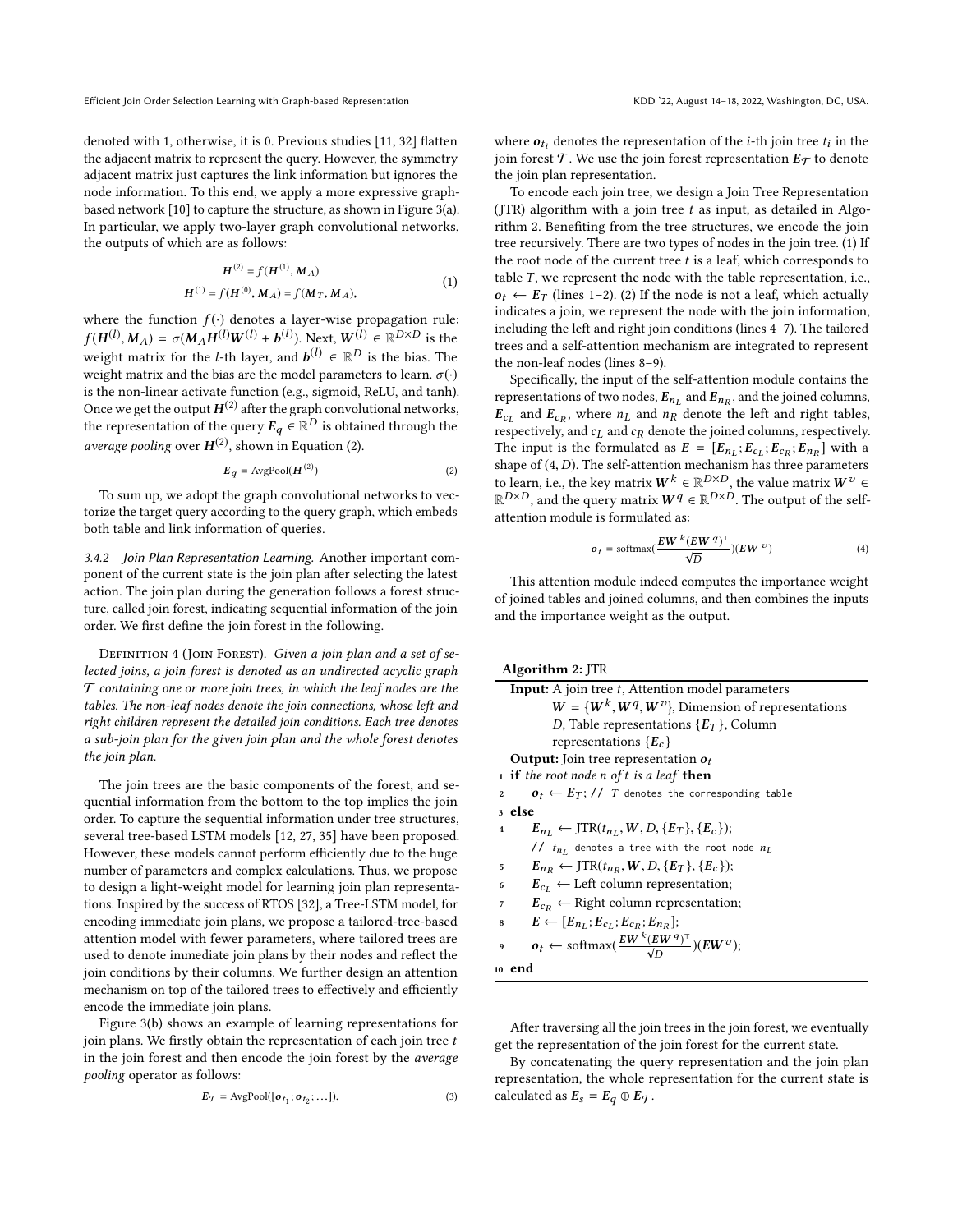# 3.5 Q-learning

We adopt the widely-used value-based strategy, DQN, to learn the join order selection optimizer. Given the current state with its representation  $E_s$ , the optimizer selects the action depending on the parameterized Q network,  $Q_{\theta}(E_s, a)$ , shorted as  $Q_{\theta}(s, a)$ , where  $\theta$  denotes the model parameters for the Q network. In this where  $\theta$  denotes the model parameters for the Q network. In this work, the parameter  $\theta$  denotes the weight of the full connected layer with the shape of  $(D, |\mathcal{A}_s|)$ , where D denotes the dimension of representations, and  $\mathcal{A}_s = \{a_1, a_2, ...\}$  denotes the action space. For each episode, each  $Q_{\theta}(s, a)$  has a estimated value  $y(s, a)$  which is calculated as: is calculated as:

$$
y(s, a) = r(a) + \max_{a'} Q_{\theta'}(s', a'),
$$

where s' refers to the next state of the selected action a under the current state s and  $r(a)$  denotes the reward of taking action a Since current state s, and  $r(a)$  denotes the reward of taking action a. Since the cost can be obtained until the complete join plan is generated, we get  $r(a) = c(p^q)$  if the terminal state is obtained after taking<br>action a otherwise  $r(a) = 0$ . Next,  $Q_a$  denotes another network action a, otherwise  $r(a) = 0$ . Next,  $Q_{\theta'}$  denotes another network<br>(target network) with the same structure with  $Q_{\theta}$  but with different (target network) with the same structure with  $Q_{\theta}$  but with different parameters. In practice, the two networks are initialized with the same structure. The backpropagation is performed on  $Q_{\theta}$ , whose<br>parameters are copied to the target petwork  $Q_{\theta}$ , periodically. The parameters are copied to the target network  $Q_{\theta}$ , periodically. The object function is to minimize the gap between the predicted O object function is to minimize the gap between the predicted Q value and the estimated Q value, defined with a regression loss:

$$
\mathcal{L}(Q) = \sum_{(s,a)\in\mathcal{B}} \|y(s,a) - Q(s,a)\|_2^2,
$$
 (5)

where  $B$  denotes the sampled data from the experience memory pool. Each tuple in the experience memory pool records the current state s, the selected action  $a$ , and the next state s' with the reward (i.e., cost). To increase the probability of reaching the global optimal, a  $\epsilon$ -greedy strategy is adopted to collect more diverse episodes. Especially, the optimizer randomly selects an action with the probability of  $\epsilon$  and otherwise selects the action with the maximum Q value. In this way, the reinforcement learning process and the deep learning framework are integrated to learn the optimizer.

Curriculum-Learning-based Optimization. The training process of DRL fluctuates frequently. The reason lies in that uniformly sampling from the experience pool breaks the correlations between the consecutive data, i.e., the episode with incremental join tables. Meanwhile, deep networks are sensitive to the changes of parameters [\[24\]](#page-8-15), which has a negative effect on the convergence of the training process and harms the search for finding the optimal join plan. To mitigate this phenomenon, we adopt curriculum learning, with the aim of obtaining a relatively stable learning process.

Curriculum learning refers to a learning strategy that learns from easier data to more difficult data [\[2,](#page-8-16) [5,](#page-8-17) [8,](#page-8-18) [20,](#page-8-19) [24\]](#page-8-15). This learning process imitates the learning behavior in human education, which is organized as a curriculum. The core of curriculum learning is the curriculum setting. An appropriate curriculum setting can effectively accelerate the training convergence and improve the robustness of the training process.

In the join order selection problem, the number of participating tables in a query can be taken as the learning difficulty. The setting is intuitive, i.e., a larger number of tables in a query implies more possible join orders hence a larger search space, which increases the difficulty of finding the optimal join order. Therefore, we propose a Curriculum-Learning-based Optimization (CLO) strategy, which sets the curriculum based on the number of participating tables in a query and gradually increases the difficulty of training data. The overview of the whole CLO process is detailed in Algorithm [3.](#page-5-0)

### Algorithm 3: CLO

<span id="page-5-1"></span><span id="page-5-0"></span>

| <b>Data:</b> Training Query Set $\{q_1, q_2, , q_n\}$                                           |  |  |  |
|-------------------------------------------------------------------------------------------------|--|--|--|
| <b>Input:</b> Number of curriculum $k$ , updating interval $I$                                  |  |  |  |
| <b>Output:</b> The optimal model $M^*$                                                          |  |  |  |
| 1 Sort the training set in ascending order based on the                                         |  |  |  |
| number of participating tables;                                                                 |  |  |  |
| 2 Split the sorted data into k partitions $\{\mathcal{P}_1, \mathcal{P}_2, , \mathcal{P}_k\}$ ; |  |  |  |
| 3 Initialize the training set $\mathcal{D} = \emptyset$ , $i = 0$ ;                             |  |  |  |
| 4 Initialize DQN model M;                                                                       |  |  |  |

- <span id="page-5-2"></span>5 for  $t=1,2,...,T$  do
- <span id="page-5-3"></span>
- 6 if t is divided by I and  $i < k$  then<br>  $\begin{array}{c} \tau \\ \tau \end{array}$   $\begin{array}{c} \text{if } t \text{ is divided by } 1 \text{ and } i \leftarrow i+1 \\ \mathcal{D} \leftarrow \mathcal{D} \cup \mathcal{P}_i \text{ and } i \leftarrow i+1 \end{array}$
- <span id="page-5-4"></span> $\begin{array}{ccc} 7 & | & \mathcal{D} \leftarrow \mathcal{D} \cup \mathcal{P}_i \text{ and } i \leftarrow i+1; \\ \text{and} & \text{end} \end{array}$
- end
- <span id="page-5-5"></span> $train(M,\mathcal{D})$ ;

<sup>10</sup> end

### 4 EXPERIMENTS

# 4.1 Experimental Setup

4.1.1 Dataset. Experiments are conducted on two publicly available datasets, Join Order Benchmark (JOB) and TPC-H, to validate the effectiveness and efficiency of the proposed methods.

Join Order Benchmark (JOB) [\[14\]](#page-8-20): JOB is a real dataset from Internet Movie Data Base (IMDB) datasets, which reflects the relationship between movies, actors, etc. It has 113 queries generated from 33 templates, and each query involves a number of tables ranging from 4 to 17. JOB has 21 tables and 108 columns in total. The constructed schema graph for JOB has 21 nodes and 22 edges. TPC-H [\[23\]](#page-8-21): TPC-H is a standard database benchmark for the industrial test, where data is derived from the decision support applications for an ad-hoc querying workload. It has 8 tables and 61 columns. We finally get the version with 110 queries from 22 templates. The schema graph for the TPC-H dataset contains 8 nodes and 8 edges. For each dataset, we randomly select 90% of the queries for training and the rest for testing.

4.1.2 Baseline. We compare JOGGER with both the traditional methods and DRL-based methods.

DQ [\[11\]](#page-8-3): DQ encodes the query graph, join types, and the left and right side of the join to represent the state with one-hot vectors, where predicate information is also considered. DQ adopts DQN to learn the join order. RTOS [\[32\]](#page-8-5): RTOS constructs the feature vectors of join trees by leveraging the Tree-LSTM to capture the dynamic sequential information of the join trees. RTOS also utilizes the Deep Q-Network to train its agent. QP100 (QP1000): QP100 and QP1000 randomly generate 100 and 1000 join plans respectively, from which the one with the lowest cost is selected.Dynamic Programming (DP): For each query, it chooses the plan with the lowest cost by the dynamic programming algorithm. We use PostgreSQL to achieve this method by setting the parameter 'geqo\_threshold' larger than the maximum number of joining tables.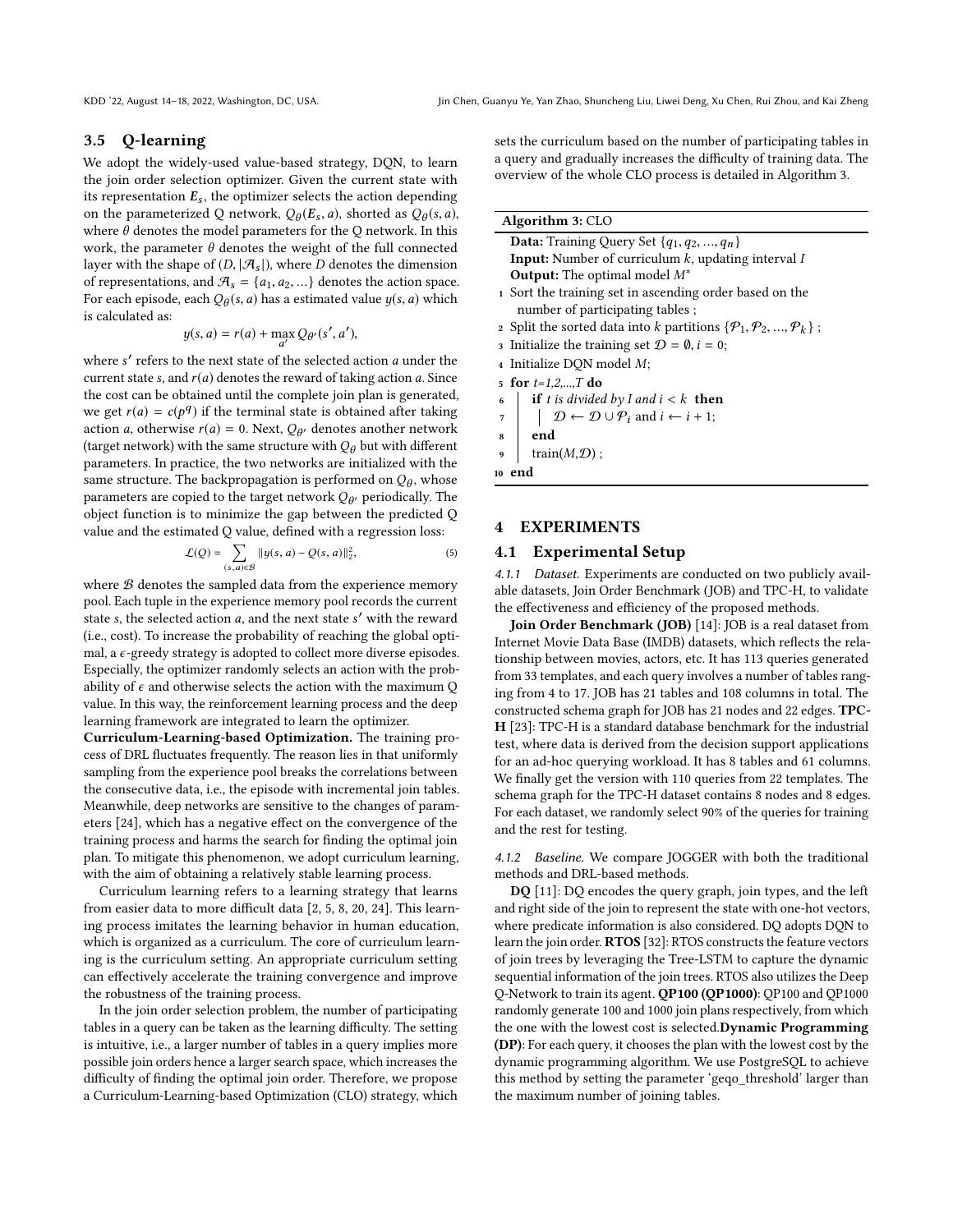Efficient Join Order Selection Learning with Graph-based Representation KDD '22, August 14-18, 2022, Washington, DC, USA.

<span id="page-6-1"></span>

Figure 4: Training curve on JOB. The MRC is evaluated on the testing queries.

DQ and RTOS both utilize the feedback of latency from the DBMS to train the model. For fair comparisons, we train all of the DRL-based methods depending on the cost to validate the efficiency of the proposed method.

4.1.3 Metrics. The metric, Mean Relative Cost (MRC), is utilized to evaluate the methods following the previous study [\[32\]](#page-8-5). We take the DP method as the baseline to calculate the relative cost. A method with  $MRC = 1$  has the same cost as DP, and a smaller value of  $MRC$ reflects a better performance.

#### 4.2 Experimental Results

<span id="page-6-0"></span>4.2.1 Overall Performance. We compare JOGGER with the baseline methods and report the performance in terms of MRC.

Table 1: MRC TO DYNAMIC PROGRAMMING

| Algorithm     | MRC on JOB | MRC on TPC-H |  |
|---------------|------------|--------------|--|
| <b>JOGGER</b> | 1.0038     | 1.0000       |  |
| <b>RTOS</b>   | 1.0698     | 1.0000       |  |
| DO            | 2.7492     | 1.0217       |  |
| <b>OP100</b>  | 8.4484     | 1.1473       |  |
| OP1000        | 2.2188     | 1.0000       |  |

Table [1](#page-6-0) reveals that JOGGER shows superior performances in terms of MRC on both JOB and TPC-H datasets. On the TPC-H dataset, whose search space is limited to 8 joins, all of the approaches can find relatively optimal join plans. QP1000 achieves better performance than QP100, because QP1000 can explore more different join orders when faced with a larger search space. However, the JOB dataset is more difficult to learn, and the disparities between the approaches become significant. JOGGER and RTOS outperform DQ, with improvements of 173% and 157% on the JOB dataset, respectively. The reason lies in that capturing the tree structures of join plans enhances the expressiveness of the state and thus improves the estimation accuracy. Furthermore, the proposed JOGGER outperforms RTOS with a relative 6.6% improvement on the JOB dataset. JOGGER achieves better performances with fewer model parameters, demonstrating the effectiveness of JOGGER.

Figure [4](#page-6-1) depicts the training curve for the JOB dataset, which has a larger search space and makes finding the best join order more difficult. JOGGER decreases rapidly at the same time of converging to the lowest MRC. JOGGER achieves a lower MRC than QP1000 after 5,000 episodes, whilst RTOS just surpasses QP100. Moreover, JOGGER achieves nearly the same performance as DP with 7,500

episodes, whereas RTOS has just gone beyond QP1000. Compared with JOGGER and RTOS, DQ has not only the worst performance but also frequent fluctuations. The reason lies in that DQ may generate identical embeddings for different plans, ignoring the depth information, and lead to confusion for the optimizer. Although RTOS solves the problem, it requires a large number of parameters and takes a long time to reach a better result. Owing to the greater expressiveness and curriculum learning, JOGGER shows superior performance throughout the training process.

4.2.2 Ablation Study. In this section, we first verify the effectiveness of curriculum learning and then validate the effects of the different representation learning methodologies for tables. We gradually remove the important components of the JOGGER. Curriculum-Learning-based Optimization (CLO) is removed first, followed by Correlation-based Table Representation Learning (CTRL).

Table 2: MRC TO DYNAMIC PROGRAMMING

<span id="page-6-2"></span>

| Settings      | MRC on JOB | MRC on TPC-H | Notation      |
|---------------|------------|--------------|---------------|
| <b>IOGGER</b> | 1.0038     | 1.0000       | <b>IOGGER</b> |
| $w/o$ CLO     | 1.0069     | 1.0000       | JOGGER-C      |
| w/o CTRL&CLO  | 1.1376     | 1.0000       | IOGGER-2C     |

Effect of CLO. As shown in Table [2,](#page-6-2) JOGGER achieves the lowest MRC on the JOB dataset and performs slightly better than JOGGER-C. Curriculum learning also shows superior performance on the convergence speed, as indicated in Figure [10,](#page-10-1) where JOGGER converges within around 7,500 episodes and maintains a relatively stable performance after 7,500 episodes. JOGGER-C achieves a similar result until 10,000 episodes. This result demonstrates the advantage of accelerating the training process with curriculum learning. It can be seen that JOGGER has a relatively turbulent performance near the 2,000 and 4,000 episodes. This can be explained by the fact that we incrementally add the curricula  $\mathcal{P}_2$  in the episode of 2,000 and  $P_3$  in the episode of 4,000. The optimizer encounters the unfamiliar states and makes certain corrections to its previous action choices. But the optimizer quickly adjusts and converges to a better value. By integrating CLO, JOGGER not only converges faster but also achieves a lower MRC.

Effect of CTRL. Table [2](#page-6-2) illustrates the MRC of the three methods on the JOB and TPC-H datasets. JOGGER-C and JOGGER-2C only vary in the table representation approach. Both JOGGER-2C and JOGGER-C perform well on the simpler TPC-H dataset, with an MRC of 1.00. The simple representation strategy can work well in a small search space. JOGGER-2C, however, fails to capture the complicated information as the action space expands, resulting in an MRC of 1.1376 on the JOB dataset. The proposed JOGGER-C achieves a relatively 12.98% improvement compared with JOGGER-2C, illustrating the effectiveness of capturing the correlations between tables. The reason lies in that there are frequent correlations between tables, rather than independence. Capturing these relationships helps to improve estimation accuracy by increasing the expressiveness of representations.

4.2.3 Efficiency. To validate the learning efficiency of the proposed JOGGER, we further conduct experiments to measure the running time of the different approaches. We also take the state-of-the-art method, RTOS, into consideration. Each method is run for 17,500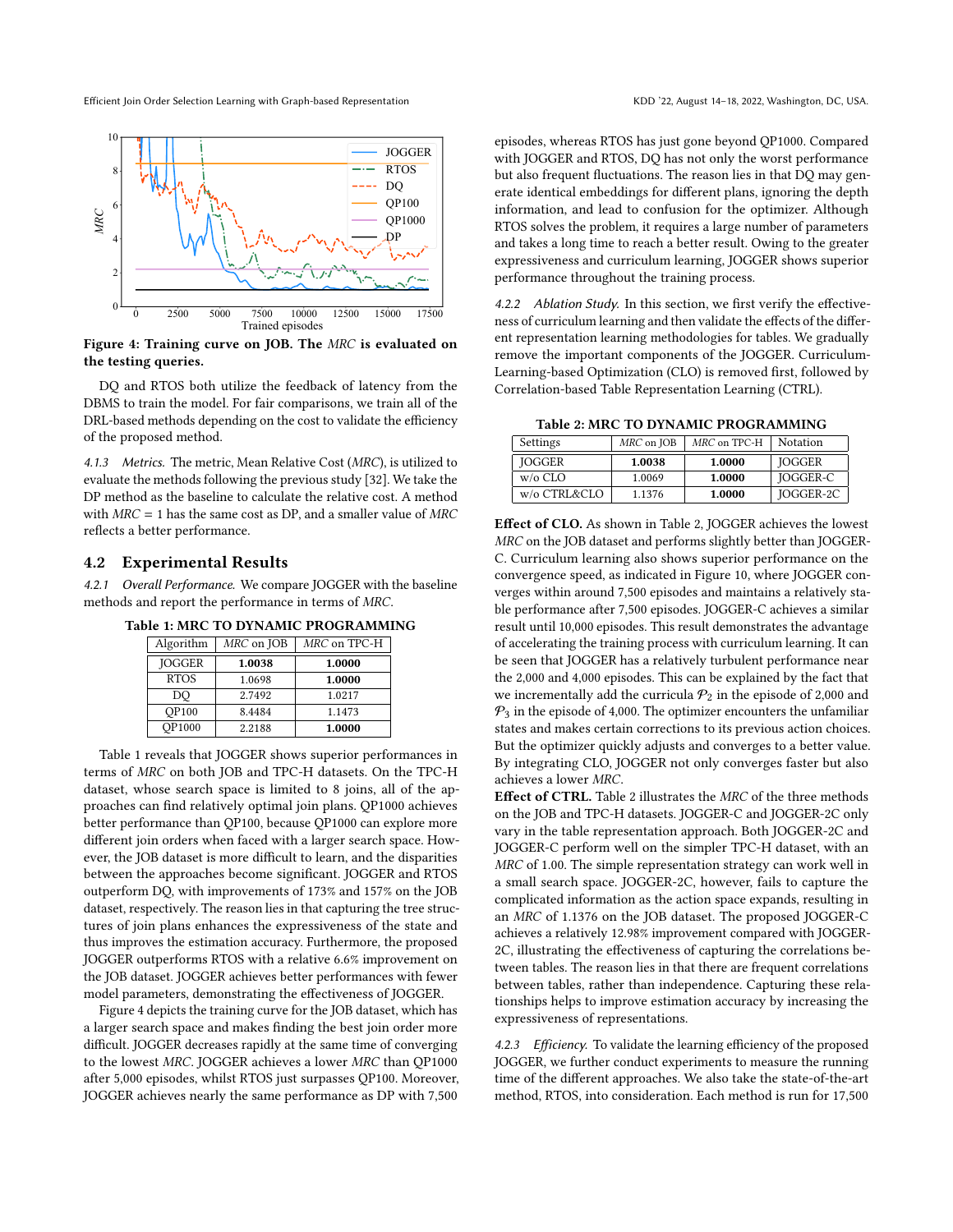episodes, with the time it takes to attain the lowest MRC recorded as well. Experiments are tested on the JOB dataset, which is more challenging to learn. The results are summarized in Table [3.](#page-7-0)

Table 3: TIME-CONSUMPTION IN SECONDS

<span id="page-7-0"></span>

| Algorithm       | Total<br>running<br>time | #Episode of<br>optimal value | Time of<br>optimal value |
|-----------------|--------------------------|------------------------------|--------------------------|
| <b>JOGGER</b>   | 28,084.92                | 11,200                       | 16,644.89                |
| <b>IOGGER-C</b> | 31,285.19                | 13,500                       | 24,053.99                |
| <b>RTOS</b>     | 49,008.07                | 15,300                       | 42,551.12                |

From Table [3,](#page-7-0) it can be concluded that JOGGER shows superior performance in running time and convergence speed. The distinction between JOGGER and JOGGER-C is whether or not curriculum learning methodologies are used. Compared to JOGGER-C, JOG-GER reduces the training time and reaches the optimal value faster. Absolutely, at the start of the training, queries with a smaller number of tables are trained, which take fewer iterations to get the representations, so that these queries require less time of training. Specifically, the total training time of JOGGER is 28,084.92 seconds, achieving a relative improvement of 13.39% over JOGGER-C. It reaches the optimal value in 11,200 episodes within 16,644.89 seconds, earlier than JOGGER-C. This further validates that curriculum learning can bring faster and more stable training to the model.

Another observation is that JOGGER shows superior performances in learning efficiency as evident by the result that even JOGGER-C runs faster than RTOS. The running time for running 17,500 episodes of JOGGER-C is 31,285 seconds, which is significantly smaller than that of RTOS. On the average time for 100 episodes, JOGGER-C even reduces 36.2% time compared to RTOS. The reason lies in that JOGGER-C has a substantially smaller number of model parameters than RTOS. By applying the two different types of Tree-LSTM to learn the representation of join plans, RTOS includes 22 variables for updating, whereas there are only three weight matrices in the tailored-tree-based attention module. Our proposed JOGGER-C has a much smaller number of parameters and thus requires less training time. We further summarize the parameters of baselines i.e., 2.2787M for DQ, 2.5156M for RTOS, and 1.1997M for JOGGER. These statistics correspond with the number of the models instead of the actual memory cost. In addition, JOGGER-C is more efficient than RTOS, as evidenced by the fact that JOGGER-C achieves the optimal value before RTOS.

4.2.4 Latency Evaluation. The ultimate goal of the join order selection is to find the optimal join order for execution and therefore we also care about the performance of latency. According to a recent study [\[32\]](#page-8-5), we employ the Geometric Mean Relevant Latency (GMRL) to evaluate the latency performances of various models. Similar to MRC, a lower GMRL suggests a better performance over the latency. We evaluate the performance on the testing dataset and report the results of JOB and TPC-H with different templates. We compare JOGGER with the DRL-based method, RTOS, and traditional method, QP1000, where results are reported in Table [4.](#page-7-1)

From Table [4,](#page-7-1) we can clearly observe that JOGGER achieves the lowest GMRL on both JOB and TPC-H, followed by RTOS and QP1000. The GMRL of JOGGER is less than 1 in both two datasets, which implies that JOGGER develops better join plans than DP, i.e.,

<span id="page-7-2"></span>

PostgreSQL. Especially in the JOB dataset with a larger search space, JOGGER still shows superior performances, achieving a relatively 28.8% lower GMRL than RTOS and even a relatively 76.3% lower GMRL than QP1000.

<span id="page-7-1"></span>Table 4: GMRL TO DYNAMIC PROGRAMMING

| Algorithm     | GMRL on JOB | GMRL on TPC-H |  |
|---------------|-------------|---------------|--|
| <b>JOGGER</b> | 0.7993      | 0.9701        |  |
| RTOS          | 1.1228      | 1.0038        |  |
| <b>OP1000</b> | 3.3683      | 1.0823        |  |

Figure [5](#page-7-2) further shows the performances in terms of GMRL for each template on the JOB datasets. Both JOGGER and RTOS have lower GMRL than QP on almost all templates of the JOB dataset. But RTOS performs dramatically bad on T29, which has the greatest number of tables, while JOGGER shows superior performance on this template. It once again provides evidence that our model can improve the effectiveness and efficiency of the DRL-based join order selection problem.

#### Summary of Our Empirical Study:

- JOGGER achieves the highest MRC, which outperforms the best among the baseline methods by 6.6% in the JOB dataset.
- Correlation-based Table Representation Learning (CTRL) improves 12.98% of MRC on the JOB dataset, demonstrating the effectiveness of capturing table correlations.
- Curriculum-Learning-based Optimization (CLO) strategy significantly reduces the running time, achieving a relative 13.34% improvement compared with that without curriculum learning, and reaches the optimum faster.
- JOGGER shows superior performances in terms of running time, reducing by 74.50% w.r.t. the state-of-the-art method.

#### 5 RELATED WORK

#### 5.1 RL for Join Order Selection

Reinforcement learning (RL), an essential part of machine learning, has been researched for databases over the last five years [\[34\]](#page-8-22). Reinforcement learning models do not require extensive high-quality training data. Especially for the join order selection, the community prefers to apply reinforcement learning in both online [\[28](#page-8-23)[–30\]](#page-8-24) and offline [\[6,](#page-8-25) [11,](#page-8-3) [13,](#page-8-26) [17,](#page-8-4) [32,](#page-8-5) [33\]](#page-8-6) approaches to optimize join orders. DQ [\[11\]](#page-8-3) uses deep Q learning as the whole learning framework where a basic neural network is employed. Rejoin [\[17\]](#page-8-4) applies the value-based strategy, PPO [\[26\]](#page-8-27), and embeds the height of the join trees into the feature vectors. AlphaJoin [\[33\]](#page-8-6) utilizes the Monte-Carlo search tree as the basic architecture for reinforcement learning. These works utilize the fixed-size vectors to represent the join plans, disregarding the sequential information of the join orders. RTOS [\[32\]](#page-8-5) further proposes a Tree-LSTM based optimizer to allow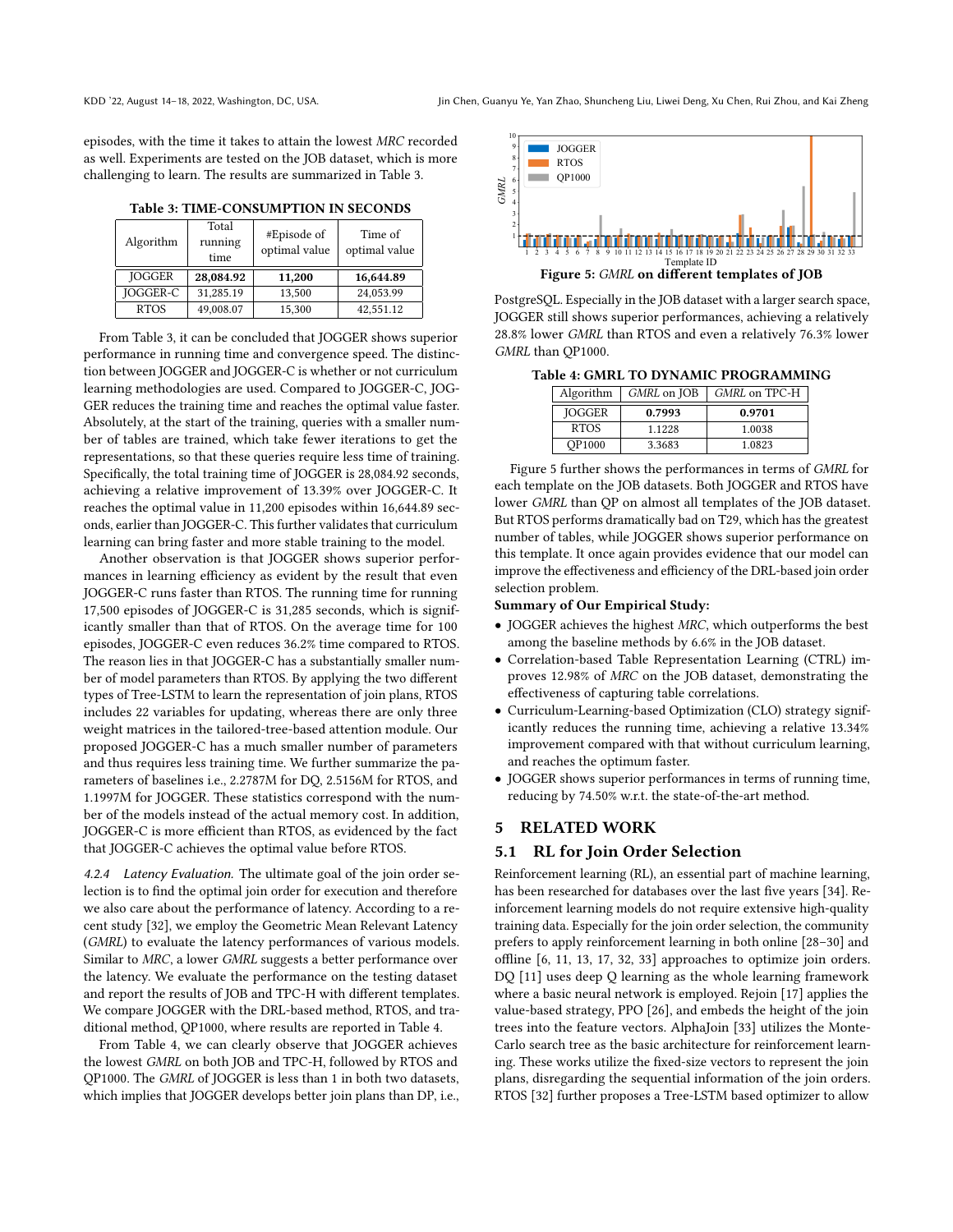Efficient Join Order Selection Learning with Graph-based Representation KDD '22, August 14-18, 2022, Washington, DC, USA.

dynamically changing updates. However, none of the prior studies take into account learning efficiency, which is crucial for applying learning strategies.

# 5.2 Representations of Join Plans

The representations of join plans and queries are important, depending on which the cardinality and the value function are estimated. Neo [\[16\]](#page-8-28) first utilizes a Tree Convolutional Network [\[19\]](#page-8-29) to encode the tree structures of join plans. RTOS further adopts a Tree-LSTM [\[27\]](#page-8-13) to capture the sequential information, where the non-leaf nodes in the join trees are encoded by the output of the Tree-LSTM network. This improves the expressiveness of the representations and the fits in dynamic changes of the join plans. However, LSTM requires a great number of parameters to train, which could lead to an overfitting problem for a small number of queries. Thus, we apply the lightweight attention mudole to encode the join plans. Despite of the existing models for tree structures in NLP tasks [\[1,](#page-8-30) [21,](#page-8-31) [31\]](#page-8-32), it is still challenging to directly apply the attention mechanism to the join tree structures.

# 6 CONCLUSION

This paper focuses on the learning efficiency of deep reinforcement learning for the join order selection. To improve the efficiency in deep networks, we design the graph-based encoder to enhance the expressiveness of the representations for joins and queries while reducing the number of parameters in networks. As for the reinforcement learning process, we integrate a curriculum-learning-based optimization, where queries with a greater number of participating tables are later added to the training set. This strategy shows superior performance in accelerating the training process.

# ACKNOWLEDGMENTS

This work is partially supported by NSFC (No. 61972069, 61836007 and 61832017), and Shenzhen Municipal Science and Technology R&D Funding Basic Research Program (JCYJ20210324133607021).

# **REFERENCES**

- <span id="page-8-30"></span>[1] Mahtab Ahmed, Muhammad Rifayat Samee, and Robert E Mercer. 2019. Improving Tree-LSTM with Tree Attention. In 2019 IEEE 13th International Conference on Semantic Computing (ICSC). IEEE Computer Society, 247–254.
- <span id="page-8-16"></span>[2] Yoshua Bengio, Jérôme Louradour, Ronan Collobert, and Jason Weston. 2009. Curriculum learning. In Proceedings of the Annual International Conference on Machine Learning. 41–48.
- <span id="page-8-2"></span>[3] Swati V Chande and Madhavi Sinha. 2011. Genetic optimization for the join ordering problem of database queries. In India International Conference. 1–5.
- <span id="page-8-1"></span>[4] Leonidas Fegaras. 1998. A new heuristic for optimizing large queries. In International Conference on Database and Expert Systems Applications. 726–735.
- <span id="page-8-17"></span>[5] Carlos Florensa, David Held, Markus Wulfmeier, Michael Zhang, and Pieter Abbeel. 2017. Reverse curriculum generation for reinforcement learning. In Conference on Robot Learning. 482–495.
- <span id="page-8-25"></span>[6] Jonas Heitz and Kurt Stockinger. 2019. Join query optimization with deep reinforcement learning algorithms. arXiv preprint arXiv:1911.11689 (2019).
- <span id="page-8-0"></span>[7] Yannis E Ioannidis and Younkyung Cha Kang. 1991. Left-deep vs. bushy trees: An analysis of strategy spaces and its implications for query optimization. In Proceedings of the SIGMOD International Vonference on Management of Data. 168–177.
- <span id="page-8-18"></span>[8] Lu Jiang, Deyu Meng, Shoou-I Yu, Zhenzhong Lan, Shiguang Shan, and Alexander Hauptmann. 2014. Self-paced learning with diversity. Advances in Neural Information Processing Systems 27 (2014), 2078–2086.
- <span id="page-8-33"></span>[9] Diederik P. Kingma and Jimmy Ba. 2015. Adam: A Method for Stochastic Optimization. In International Conference on Learning Representations.
- <span id="page-8-11"></span>[10] Thomas Kipf and Max Welling. 2017. Semi-Supervised Classification with Graph Convolutional Networks. ArXiv abs/1609.02907 (2017).
- <span id="page-8-3"></span>[11] Sanjay Krishnan, Zongheng Yang, Ken Goldberg, Joseph M. Hellerstein, and Ion Stoica. 2018. Learning to Optimize Join Queries With Deep Reinforcement Learning. CoRR abs/1808.03196 (2018).
- <span id="page-8-12"></span>[12] Phong Le and Willem H. Zuidema. 2015. Compositional Distributional Semantics with Long Short Term Memory. In Proceedings of the Fourth Joint Conference on Lexical and Computational Semantics. 10–19.
- <span id="page-8-26"></span>[13] Kyeong-Min Lee, InA Kim, and Kyu-Chul Lee. 2020. DQN-based Join Order Optimization by Learning Experiences of Running Queries on Spark SQL. In International Conference on Data Mining Workshops. 740–742.
- <span id="page-8-20"></span>[14] Viktor Leis, Andrey Gubichev, Atanas Mirchev, Peter Boncz, Alfons Kemper, and Thomas Neumann. 2015. How good are query optimizers, really? Proceedings of the Very Large Data Base Endowment 9, 3 (2015), 204–215.
- <span id="page-8-9"></span>[15] Jie Liu, Wenqian Dong, Dong Li, and Qingqing Zhou. 2021. Fauce: Fast and Accurate Deep Ensembles with Uncertainty for Cardinality Estimation. Proceedings of the Very Large Data Base Endowment 14, 11 (2021), 1950–1963.
- <span id="page-8-28"></span>[16] Ryan Marcus, Parimarjan Negi, Hongzi Mao, Chi Zhang, Mohammad Alizadeh, Tim Kraska, Olga Papaemmanouil, and Nesime Tatbul. 2019. Neo: a learned query optimizer. Proceedings of the Very Large Data Base Endowment 12, 11 (2019), 1705–1718.
- <span id="page-8-4"></span>[17] Ryan Marcus and Olga Papaemmanouil. 2018. Deep reinforcement learning for join order enumeration. In Proceedings of the International Workshop on Exploiting Artificial Intelligence Techniques for Data Management. 1–4.
- <span id="page-8-10"></span>[18] Tomas Mikolov, Kai Chen, Gregory S. Corrado, and Jeffrey Dean. 2013. Efficient Estimation of Word Representations in Vector Space. In International Conference on Learning Representations.
- <span id="page-8-29"></span>[19] Lili Mou, Ge Li, Lu Zhang, Tao Wang, and Zhi Jin. 2016. Convolutional neural networks over tree structures for programming language processing. In Thirtieth AAAI Conference on Artificial Intelligence.
- <span id="page-8-19"></span>[20] Sanmit Narvekar, Jivko Sinapov, and Peter Stone. 2017. Autonomous Task Sequencing for Customized Curriculum Design in Reinforcement Learning.. In International Joint Conference on Artificial Intelligence. 2536–2542.
- <span id="page-8-31"></span>[21] Xuan-Phi Nguyen, Shafiq Joty, Steven Hoi, and Richard Socher. 2020. Tree-Structured Attention with Hierarchical Accumulation. In International Conference on Learning Representations.
- <span id="page-8-8"></span>[22] Bryan Perozzi, Rami Al-Rfou, and Steven Skiena. 2014. DeepWalk: online learning of social representations. In International Conference on Knowledge Discovery and Data Mining. 701–710.
- <span id="page-8-21"></span>[23] Meikel Poess and Chris Floyd. 2000. New TPC benchmarks for decision support and web commerce. Sigmod Record 29, 4 (2000), 64–71.
- <span id="page-8-15"></span>[24] Zhipeng Ren, Daoyi Dong, Huaxiong Li, and Chunlin Chen. 2018. Self-paced prioritized curriculum learning with coverage penalty in deep reinforcement learning. Transactions on Neural Networks and Learning Systems 29, 6 (2018), 2216–2226.
- <span id="page-8-7"></span>[25] Tom Schaul, John Quan, Ioannis Antonoglou, and David Silver. 2015. Prioritized experience replay. arXiv preprint arXiv:1511.05952 (2015).
- <span id="page-8-27"></span>[26] John Schulman, Filip Wolski, Prafulla Dhariwal, Alec Radford, and Oleg Klimov. 2017. Proximal policy optimization algorithms. arXiv preprint arXiv:1707.06347  $(2017)$
- <span id="page-8-13"></span>[27] Kai Sheng Tai, Richard Socher, and Christopher D Manning. 2015. Improved Semantic Representations From Tree-Structured Long Short-Term Memory Networks. In Proceedings of the Annual Meeting of the Association for Computational Linguistics and the International Joint Conference on Natural Language Processing. 1556–1566.
- <span id="page-8-23"></span>[28] Immanuel Trummer, Junxiong Wang, Deepak Maram, Samuel Moseley, Saehan Jo, and Joseph Antonakakis. 2019. Skinnerdb: Regret-bounded query evaluation via reinforcement learning. In International Conference on Management of Data. 1153–1170.
- [29] Immanuel Trummer, Junxiong Wang, Ziyun Wei, Deepak Maram, Samuel Moseley, Saehan Jo, Joseph Antonakakis, and Ankush Rayabhari. 2021. SkinnerDB: Regret-bounded Query Evaluation via Reinforcement Learning. Transactions on Database Systems 46, 3 (2021), 1–45.
- <span id="page-8-24"></span>[30] Kostas Tzoumas, Timos Sellis, and Christian S Jensen. 2008. A reinforcement learning approach for adaptive query processing. History (2008).
- <span id="page-8-32"></span>[31] Yaushian Wang, Hung-Yi Lee, and Yun-Nung Chen. 2019. Tree Transformer: Integrating Tree Structures into Self-Attention. In Conferenceon Empirical Methods in Natural Language Processing-International Joint Conference on Natural Language Processing. 1061–1070.
- <span id="page-8-5"></span>[32] Xiang Yu, Guoliang Li, Chengliang Chai, and Nan Tang. 2020. Reinforcement Learning with Tree-LSTM for Join Order Selection. In International Conference on Data Engineering. 1297–1308.
- <span id="page-8-6"></span>[33] Ji Zhang. 2020. AlphaJoin: Join Order Selection à la AlphaGo.. In Very Large Data Base.
- <span id="page-8-22"></span>[34] Xuanhe Zhou, Chengliang Chai, Guoliang Li, and Ji Sun. 2020. Database meets artificial intelligence: A survey. Transactions on Knowledge and Data Engineering (2020).
- <span id="page-8-14"></span>[35] Xiaodan Zhu, Parinaz Sobihani, and Hongyu Guo. 2015. Long short-term memory over recursive structures. In International Conference on Machine Learning. 1604– 1612.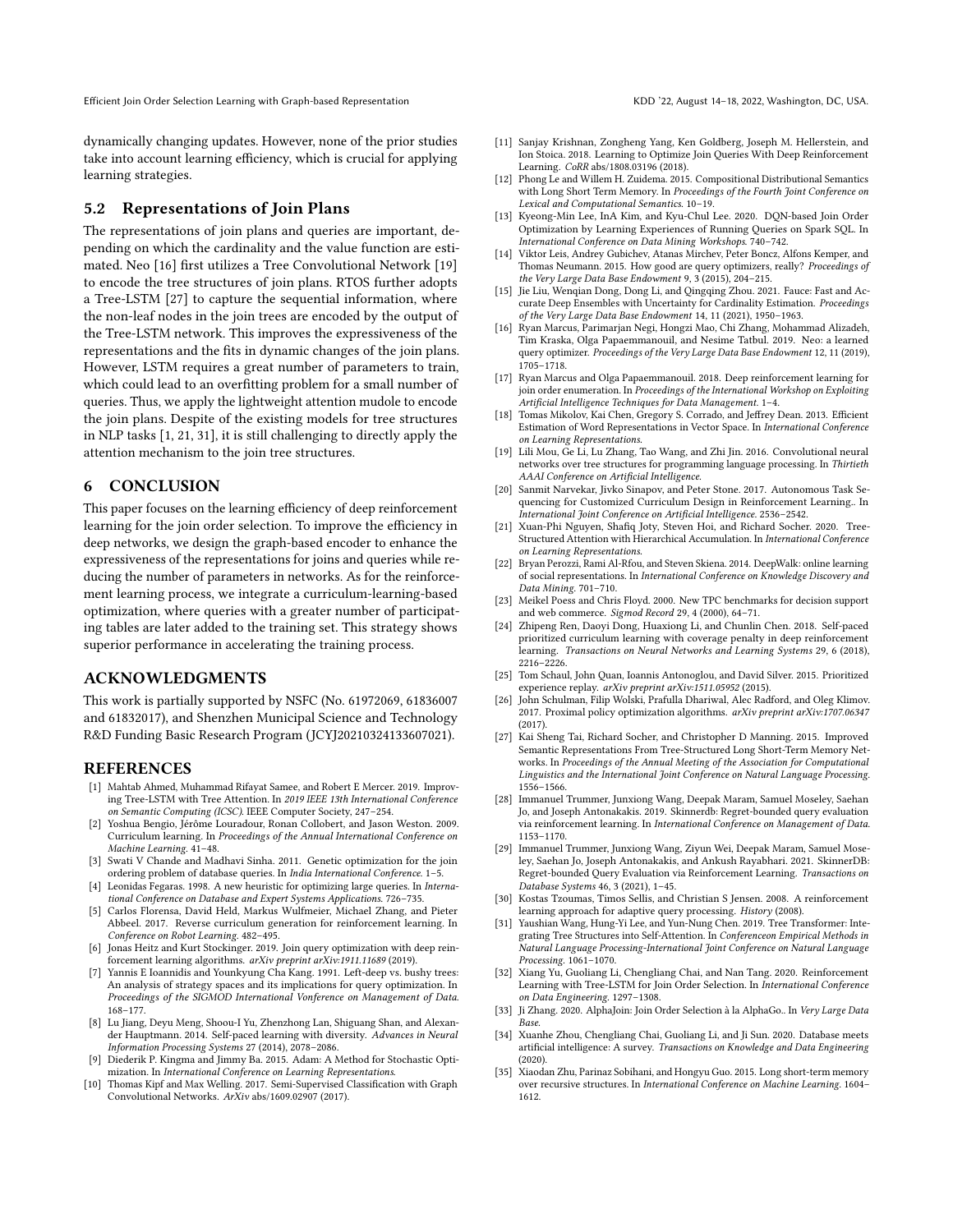<span id="page-9-0"></span>

### Figure 6: Schema Graph Construction

# A EXAMPLES

In order to better understand some concepts mentioned in this work, we provide several examples.

# A.1 MDP for Join Order

Reinforcement Learning (RL) is an important branch in machine learning concerned with how an agent can pick its actions in a dynamic environment to transit to new states in such a way that optimizes the sum of cumulative reward. The core of RL is to build a Markov Decision Process (MDP), where the effects of an action taken in a state depend only on that state and instead of the prior history. Deep learning techniques are then applied in RL to memorize the numerous states due to its strong expressiveness, called Deep RL (DRL). Deep neural networks also have the ability to estimate the unknown states depending on the previously states.

The agent (optimizer) interacts with the environment (the DBMS) in the following way. The environment records the current state, i.e., the immediate join plan, and generates a set of valid actions on which two tables can be joined under the current state. The optimizer selects an action from the action set depending on the value estimation, where deep neural networks are applied to estimate the value for actions and states. Then the selected action is rewarded by the DBMS, which changes to the next state with the selected join. This process is a MDP and stops until a complete join plan is constructed, where all the tables are joined. The whole process from the initial state to the terminal state is called an episode, after which a new episode will repeat until the model converges. Figure [7](#page-10-2) shows an episode of the DRL-based join order selection procedure.

### A.2 Schema Graph

Example 1. Figure [6](#page-9-0) shows a database with five tables, denoting five nodes to be connected. Table  $T_3$  is connected to table  $T_4$  by the column id of  $T_3$  and movie id of  $T_4$ . Thus, the table nodes  $T_3$  and  $T_4$  are connected. By enumerating all the primary-foreign keys, we obtain a schema graph.

#### B DETAILS OF ALGORITHM

# B.1 Correlation-based Table Representation Learning (CTRL)

First of all, we give an overview of the whole CTRL process in Algorithm [1.](#page-3-0) Given a database with  $N$  tables as input, CTRL first builds a schema graph  $S$  based on the primary-foreign keys of tables (line [1\)](#page-3-2), which represents the semantic information of the given database to some extent. Then the DeepWalk [\[22\]](#page-8-8) algorithm is adopted, which iteratively performs Random Walks on a selected table node  $T_i \in V^T$  and collects the sequence L until reaching<br>the number of trails (lines 2–5). After that, it performs Skip-gram the number of trails (lines [2](#page-3-3)-5). After that, it performs Skip-gram algorithm and uses an average pooling layer to get the representation  $E_T^0$  of each table node (line [6\)](#page-3-5). We can see that CTRL focuses on the global location information, i.e., the neighbours, and thus captures the correlations between tables by randomly walking on the schema graph. The learned table representations can either be frozen or be further updated in the later training steps. Next, we elaborate on the details of the schema graph construction and table representation learning in Algorithm [1.](#page-3-0)

#### B.2 Curriculum-Learning-based Optimization

The overview of the whole CTRL process is detailed in Algorithm [3](#page-5-0) Given a set of training queries  $\{q_1, q_2, ..., q_n\}$  as input, CLO first sorts the queries in ascending order based on the number of par-ticipating tables (line [1\)](#page-5-1) and splits the training query set into  $k$ partitions (line [2\)](#page-5-2). Thus, we obtain the curriculum for training, which rises in difficulty as the number of tables increases. After that, CLO incrementally adds the partitions into the training set at regular intervals (lines [6-](#page-5-3)[8\)](#page-5-4) until all of the training queries have been put into training. DQN is then trained based on the current training dataset (line [9\)](#page-5-5). By incorporating curriculum learning to DQN, the training set shifts from easier to more difficult queries, which is beneficial to the model convergence.

# B.3 Column Embeddings

As shown in Figure [8,](#page-10-3) we concatenate the representations of join and selection predicates as well as the embedding of the column identity (ID) as the final column representation.

Example 2. For the predicate "title.production\_year BETWEEN 1980 AND 1984", the estimated selectivity is 0.5. The value of 0.5 can be allocated into the second partition and thus the vector for the column t "title.production\_year" is [0, <sup>1</sup>, <sup>0</sup>], which will be sent to the following linear layers.

# C EXPERIMENT DETAILS C.1 Dataset Statistics

Table 5: DATASET INFORMATION

| DataSet | Size | #Tables | #Columns | #Templates | #Oueries |
|---------|------|---------|----------|------------|----------|
| IOB     | 3.6G |         | 108      |            | 113      |
| TPC-H   | 4.0G |         |          |            | 110      |